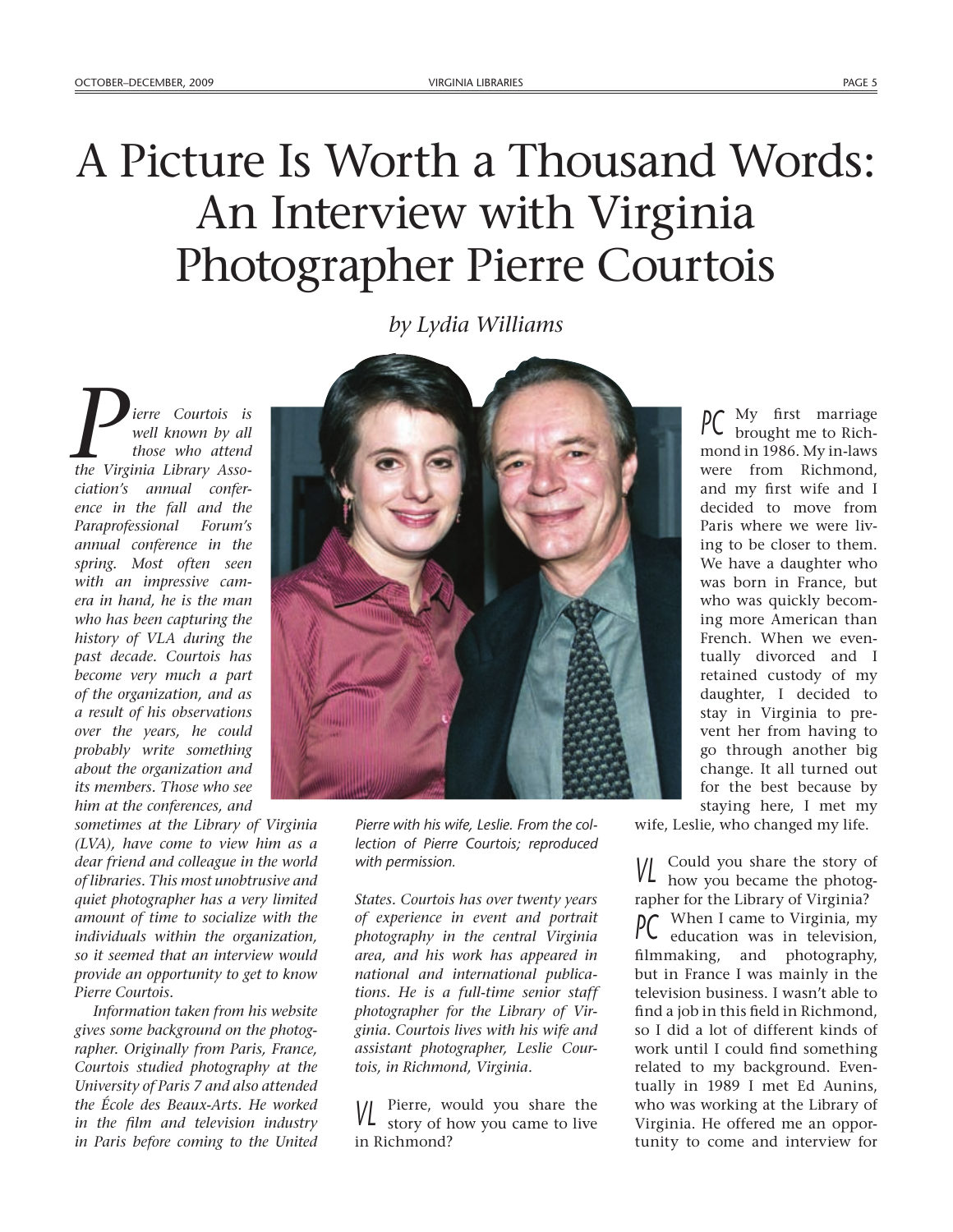a job as an assistant photographer. I got the job and started working under the head photographer at the time, Mark Rainer. Mark later moved to the west coast, and I took over his position.

*V*hat has been your most<br>interesting assignment/job assignment/job during your career as a photographer for the Library of Virginia? *PC* From a photographer's point of view, the best assignment at the library was by far the celebration for William Styron in 2001, I think. That was the first time that I used a digital SLR camera for an LVA event. I was using it at that time for the governor's events, and I thought that I should go digital to cover this important celebration. The library was wonderfully decorated and illuminated with colored lights, and the tables were beautifully laid. The women were dressed in fancy evening gowns, and the men were wearing tuxedos. The whole scene was surreal and populated with national and international celebrities. This was by far the most beautiful event that the Library of Virginia has ever organized. It was technically a challenge to shoot with the many different light sources, but I really wanted to capture the feel of the evening. I had a blast and was pretty happy with the results.

*VL* What do you enjoy most about being a photographer for the Library of Virginia?

*PC* I needed a stable job with a regular schedule, as I was raising my daughter on my own for a few years. By working for the LVA I had all of that, plus I was working in a great cultural environment. My work here is very diverse. On any given day, I could be copying material from the collection for patrons; photographing artwork such as sculptures or paintings, architecture, street scenes, etc.; or photographing special events at

the library. I am also on call for the governor's office as a sub for the governor's photographer. I have had the opportunity to meet thousands of people, including politicians, educators, writers, librarians, and artists, and have been a part, of course from a different angle, of a multitude of events. I also have had the opportunity to get a personal education after having listened to hundreds of lectures, workshops, and conferences. I have had the possibility to practice my art while being exposed to a great richness of information.

**The whole scene was surreal and populated with national and international celebrities.**

**VL** I know that you and your wife own and operate your own photography business. What information would you like to share regarding this enterprise?

*PC* My wife Leslie is the paper conservator at the Library of Virginia. When she has time during weekends and evenings, she assists me when I get an assignment that I cannot do alone. She is a great artist, and she has a great eye. I love working with her because I think she has better judgment than I do. My side of the business is more often working for other state agencies or political organizations covering conferences, meetings, etc., but I also work for private businesses and individuals. One of my favorite regular assignments is the VCU French Film Festival. I also do weddings, family reunions, portraits, and any kind of typical photographic work.

*VL* The digital age has changed everything in the world of photography. How has the digital age changed your work and career? Do you miss the darkroom and the process of developing negatives?

*PC* Coming from the moving images field, I was used to looking at a video screen to do my work. After spending hours day after day in the darkroom mixing chemicals and breathing fumes, I was ready for the digital era. As we all now know, digital technology has largely surpassed that of traditional film. This doesn't mean that it is easier now to take pictures. The fundamentals of photography have stayed the same. Aperture, shutter speed, depth of field, film speed, all the traditional camera and light settings have stayed the same; just the medium has changed. However, the processing of the image is now very different. The possibilities in rearranging an image on a computer are infinite, while they are much more limited in the darkroom. At first I thought digital processing would be faster, but I was wrong. I think I spend more time in front of the computer than I did in the darkroom, but I feel that I have more control from capture to finish. Even though I believe that the work of a photographer is harder now and more challenging, I still prefer digital photography to traditional methods. Another advantage of the digital era is the possibility of storing, retrieving, and transferring images very quickly around the world. Modern photographers can be on one side of the planet and transfer the pictures to the other side in seconds, as long as they have a camera and a laptop hooked to the Internet.

*VL* In the context of creating images with an artistic flare, do you feel this ability has changed with the use of new technologies? *PC* I don't believe that the new<br>technologies interfere with technologies interfere with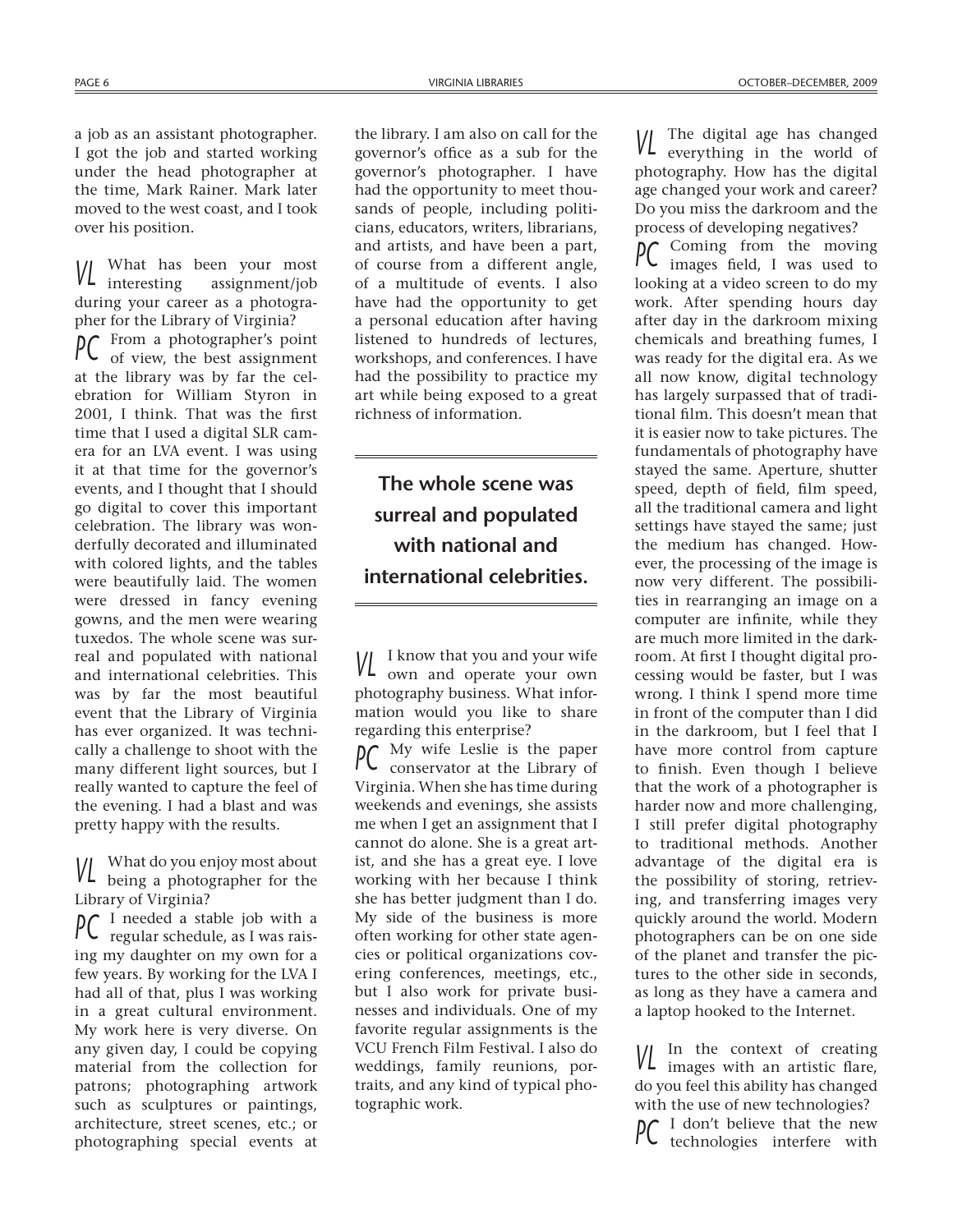creativity; in fact, they bring more tools to materialize one's imagination. For centuries, drawings, paintings, and sculptures were used by artists to express their own vision about their environment and their imagination. Then, along the years, new tools, new colors, and new media gave them a larger array of tools to express themselves. Now, digital technology is just another tool that gives the photographer or artist the ability to innovate and look in new directions.

*VL* Professional writers say they always keep a pen and pencil nearby to record random inspirational thoughts and ideas for a book or poem. Are you always on the alert for and prepared to capture the perfect or most unique image?

*PC* I must not be a real or pure<br>photographer. I used to have photographer. I used to have a camera handy in case I wanted to record something that happened or to capture something beautiful that I encountered, but it never happened this way. I used to travel around the world when I was younger, mostly in third world countries. The first time I traveled, the locals would see my camera and call me "tourist." My goal was to be accepted as one of them for the time I was there, so I could learn more about them and understand their culture. That first time was the last time, and I never brought a camera on my subsequent travels. I enjoyed it a lot more and got to see and meet people in a way that wouldn't have been possible equipped with a camera, which makes one appear as an intruder. I like to take pictures of people, but I always prefer if they agree with it. Now, if I see a wonderful landscape or a fantastic sunset, I may think, as a lot of us do, "I wish I had a camera!" But I can always come back later and wait for a similar event to happen.

**VL** How would you best describe your artistic style?

*PC* It is very hard for me to describe my artistic style since I never considered myself an artist. I feel that my photographic work is related to recording events or things in a journalistic way, to keep them intact as they happened for historic purposes. Of course, not in the way some wedding photographers pretend to cover weddings in a photojournalistic way by giving their customers crooked pictures meant to look like celeb-

**Every time I look at it I recall the place and the moment, I remember setting the light, putting the film in the camera, framing the scene.**

rity photographs taken in a hurry at the Oscars. For me it is a more realistic approach, and I always try not to have my pictures crooked if possible. I do try to make beautiful images in wedding or portrait sessions by playing with light and shadows, colors and tones. But I still think that a photographer's work is the same as that of a plumber or carpenter—it is a skilled trade that we have to learn well in order to create both functional and sometimes wonderful images.

*VL* During your career as a pho-<br>tographer, is there one spetographer, is there one special photograph that you treasure above all others? Could you tell me something about this photograph and why it is special to you? (Thank you for sharing this special photograph with readers.)

There is one photograph that is most important to me. It is

not the most spectacular, or the most artistic or most original, but it represents a great heartfelt memory for me. Every time I look at it I recall the place and the moment, I remember setting the light, putting the film in the camera, framing the scene. I remember my life at that moment in great detail, and my emotions, the people around me, and especially the subject. I was taking a picture for a brochure for the LVA and we needed to have a child sitting in the library reading a book. This child was my daughter when she was five or six years old. It was a very big event for her, and she did it so well.

*VL* Please share your funniest experience related to a photography assignment.

*PC* There is an assignment that I do every year that is more fun for me than anything else. It is the social at the VLA Paraprofessional Forum Conference. Since the first year it started, I have never missed this event. It is so much fun to see people enjoying themselves dancing and laughing with such heart. This is my "three stars" event of the year. It may be easy for me because I am one of them.

*VL* What is the most difficult aspect of being a professional photographer?

*PC* I think it is the risk of disap-<br>pointing someone. Being pointing someone. Being afraid my work on an assignment won't be acceptable to the client, or missing some of the most important shots.

*VL* Do you have some tips for aspiring photographers?

*PC* I would recommend that someone who wants to be a photographer consider the differences between pursuing photography as a strong hobby and becoming a professional photographer. The first option allows you to be free to choose your subject and